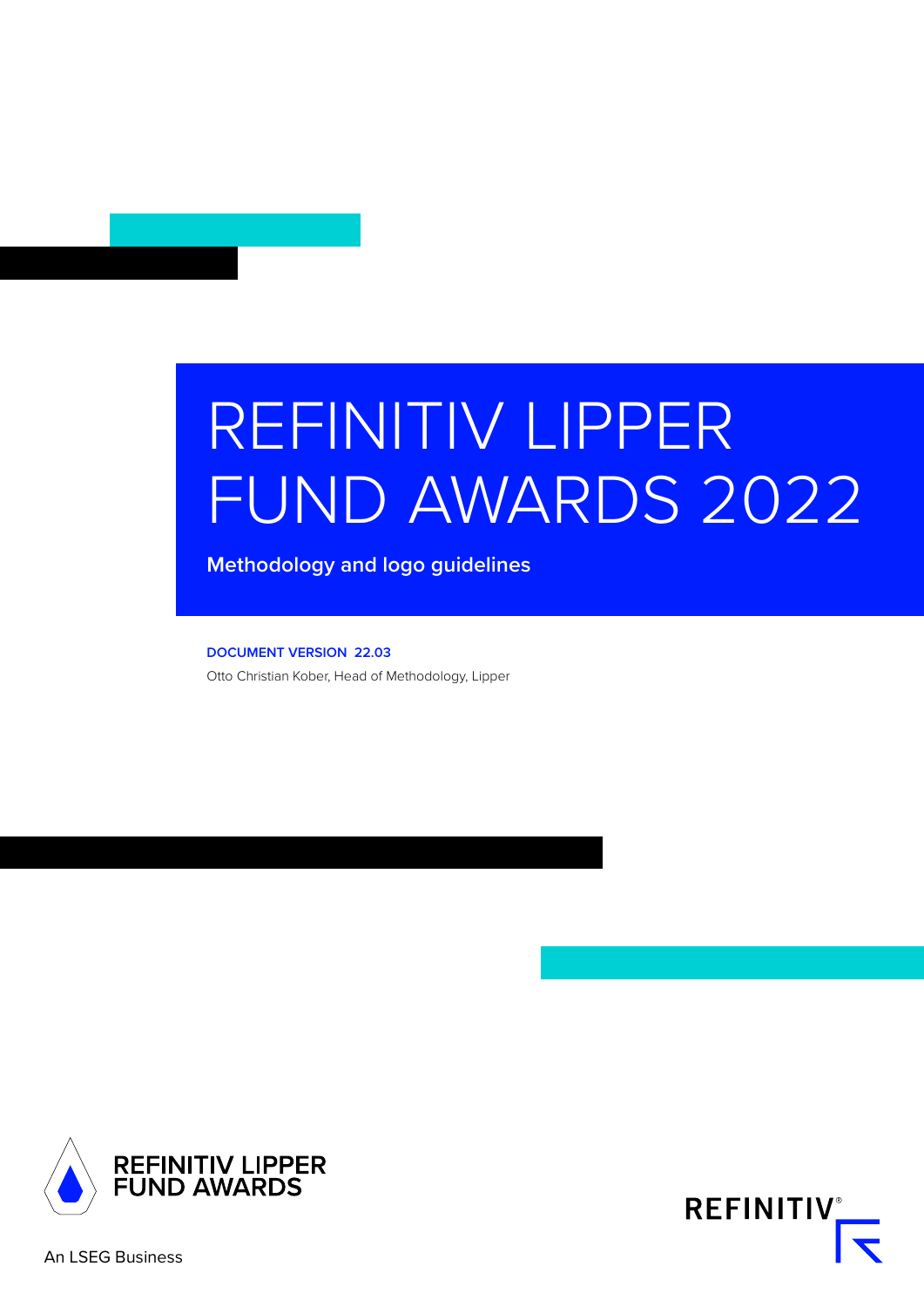# **Contents**

| $\overline{1}$ . |                                                 |  |
|------------------|-------------------------------------------------|--|
|                  |                                                 |  |
|                  |                                                 |  |
|                  |                                                 |  |
|                  |                                                 |  |
|                  | Assets under management breakpoint calculation3 |  |
|                  |                                                 |  |
|                  |                                                 |  |
|                  |                                                 |  |
|                  | Specific market and/or legal requirements3      |  |
| 2.               |                                                 |  |
|                  |                                                 |  |
|                  |                                                 |  |
|                  |                                                 |  |
|                  |                                                 |  |
|                  |                                                 |  |
|                  |                                                 |  |
| 3.               |                                                 |  |
| $\overline{4}$   |                                                 |  |

## **1. General methodology**

#### **Criteria (cumulative)**

- Funds registered for sale in the respective country as of the end of the calendar year of the respective evaluation year
- At least 36 months of performance history as of the end of the calendar year of the respective evaluation year
- Lipper® Global Classifications with at least 10 distinct portfolios based on the primary share class definition, excluding residual classifications; institutional and other non-retail funds; private, closed-end, exchange-traded, insurance and linked funds
- Asset classes: equity, bond, mixed-asset, commodity and alternatives. Absolute Return funds screen over all asset types except real estate

#### **Fund classification awards**

The currency for the calculation corresponds to the currency of the country for which the awards are calculated and relies on monthly data. Classification averages are calculated with all eligible share classes for each eligible classification. The calculation periods extend over 36, 60 and 120 months. The highest Lipper Leader® for Consistent Return (Effective Return) value within each eligible classification determines the fund classification winner over three, five or 10 years. For a detailed explanation, please review the [Lipper Leader methodology document](https://lipperalpha.refinitiv.com/lipper/lipper-leaders-methodology/).

#### **Asset class group awards**

Asset class group awards will be given to the best large and small groups separately. Large fund family groups with at least five equity, five bond or three mixed-asset portfolios in the respective asset classes are eligible for a group award. Small fund family groups will need to have at least three distinct portfolios in one of the asset classes – equity, bond or mixed-asset. The lowest average decile rank of the three years' Consistent Return measure of the eligible funds per asset class and group will determine the asset class group award winner over the three-year period. In cases of identical results, the lower average percentile rank will determine the winner.

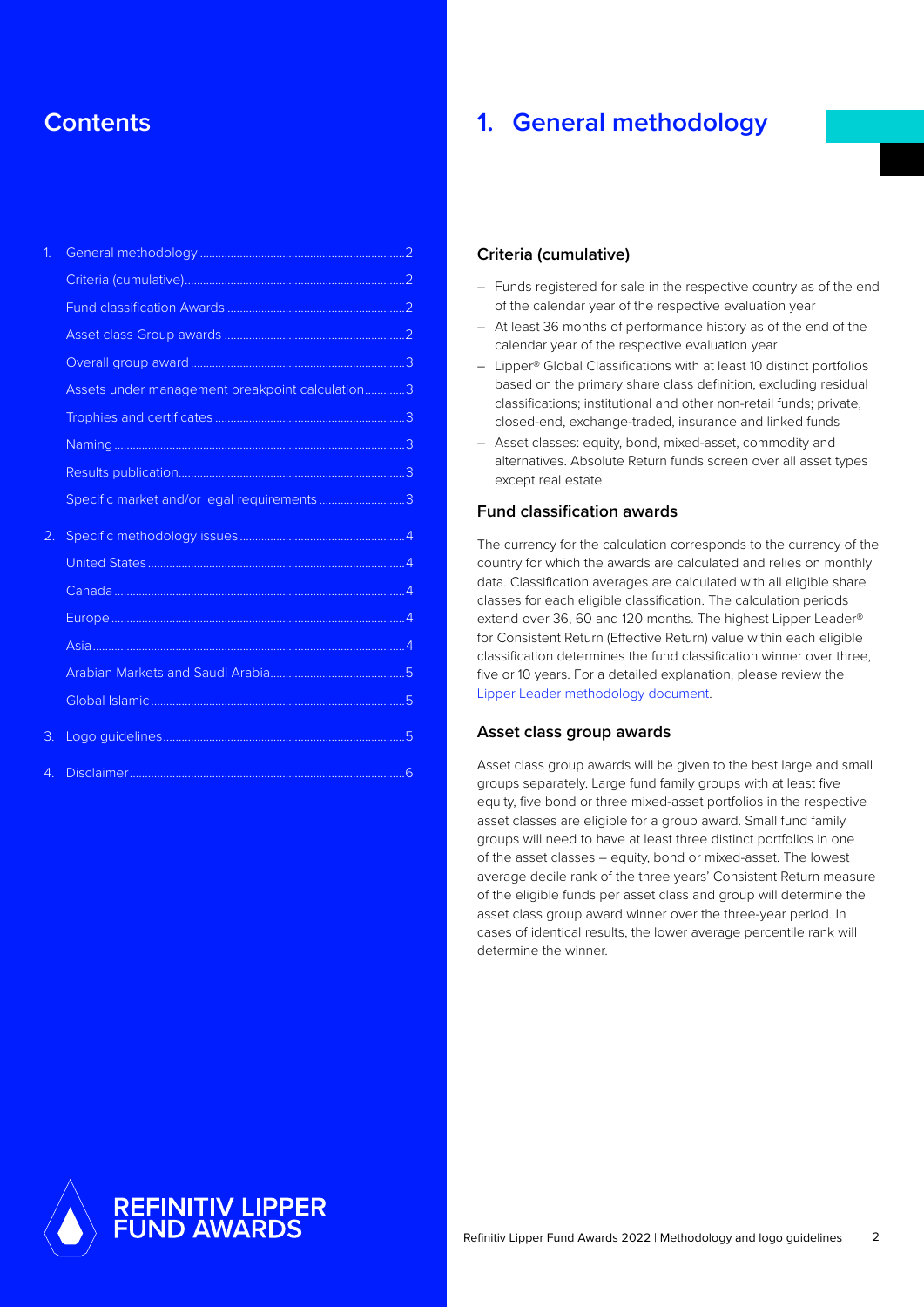### <span id="page-2-0"></span>**Overall group award**

An overall group award will be given to the best large and small group separately. Large fund family groups with at least five equity, five bond and three mixed-asset portfolios are eligible for an overall group award. Small fund family groups will need to have at least three equity, three bond and three mixed-asset portfolios. An overall group award will be given to the group with the lowest average decile ranking of its respective asset class results based on the methodology described above. In cases of identical results, the lower average percentile rank will determine the winner. No asset class and/or overall group awards are handed out if there are less than three competing companies.

Asset class and overall group awards are given to the company that is responsible for establishing the fund by appointing the fund management company, and promoting and/or distributing the fund, the brand of the fund and the product range. This company is also referred to as promoter or sponsor company.

### **Assets under management breakpoint calculation**

- Europe: In order to define the breakpoint between large and small companies, Refinitiv Lipper will calculate the sum of the single fund sizes of all funds (excluding closed-end funds) with sales permission in any European country per company and then sort the results in descending order. For each company, a percentage share value of the total assets under management will be calculated and accumulated to 100 percent. The assets under management breakpoint is found at 85 percent accumulated weight value
- United States: All eligible open-end funds (see Specific Methodology Issues for the US) with sales permission in the United States will be considered. The assets under management breakpoint is found at 85 percent accumulated weight value

### **Trophies and certificates**

Generally, winning funds over three years within the 20 largest classifications per award universe according to assets under management will be awarded a trophy. Where appropriate, only funds domiciled in the respective country will be taken into consideration for determining the largest classifications. All winning groups will be awarded a trophy as well. However, the methodology for awarding physical and/or digital trophies in various award universes is subject to change based on local market needs and will be communicated on the official winner notifications winners receive. All winners have the opportunity to purchase the iconic crystal trophies [here.](https://www.recognitionsource.com/collections/lipperfundawards) All winners will receive a certificate once award results go public, which can be downloaded by entering a fund name on [lipperfundawards.com.](http://lipperfundawards.com)

#### **Naming**

Event: Refinitiv Lipper Fund Awards [Country] 2022

Fund awards: Refinitiv Lipper Fund Awards [Country] 2022 Winner, [Fund Name], Best [Classification] Fund Over [Period] Years

Group awards: Refinitiv Lipper Fund Awards Winner [Country] 2022, Best [Asset Class] [Size] Fund Family Group Over Three Years

Note: For regions where Lipper does not make a distinction between large and small group awards because of the small market size, no reference to 'size' in naming required.

### **Results publication**

You will be able to search for winners on [lipperfundawards.com](http://lipperfundawards.com). No raw data of the calculations will be published. No correspondence will be entered into.

### **Specific market and/or legal requirements**

Amendments to the methodology can be implemented according to specific market and/or legal requirements, such as extended registration for sale, classification, limited duration of the funds, or other inclusion or exclusion criteria.

Refinitiv Lipper reserves the right to exclude any fund from the competition whereby the performance data is not sufficient or is deemed to be unverifiable. Furthermore, Refinitiv Lipper also reserves the right not to publish certain results if deemed appropriate.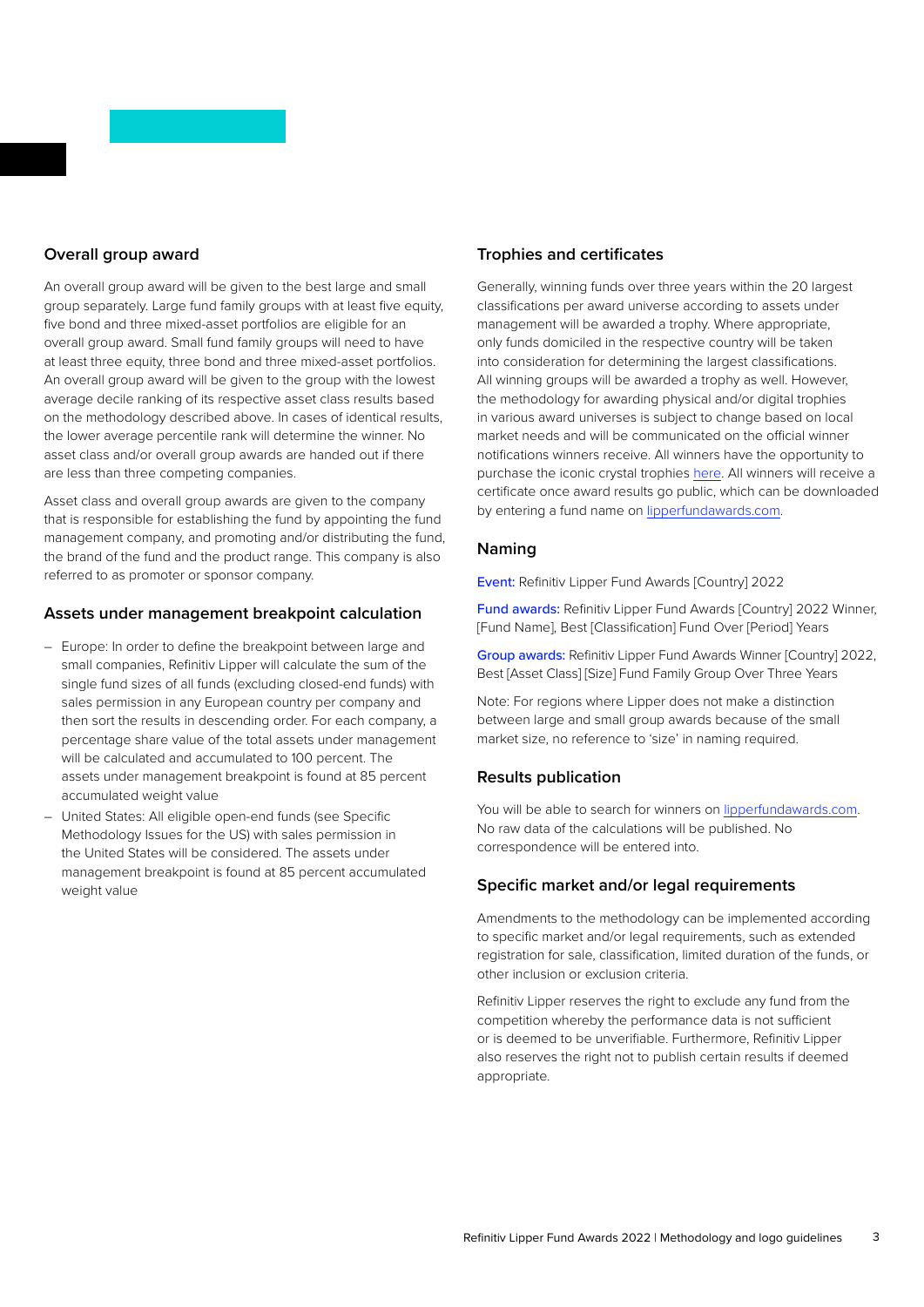# <span id="page-3-0"></span>**2. Specific methodology issues**

### **United States**

- US local classifications are used in the United States, rather than Lipper Global Classifications
- Institutional funds are included in the universe of eligible funds.
- Since Lipper Leader scores are not calculated for money market funds, these categories are excluded from all fund award calculations
- Additionally, S&P 500 Index funds, S&P Midcap 400 Index funds, equity leverage funds, specialty diversified equity funds, specialty fixed income funds, specialty/miscellaneous funds, other states' single state municipal debt funds, other states' intermediate municipal debt funds, and other states' short/ intermediate municipal debt funds are not eligible to receive classification awards
- Only one share class (the one with the best Lipper Leader score) is used for each portfolio in determining asset class and overall awards
- Some funds may be excluded from award consideration if, in the opinion of Refinitiv Lipper's Research staff, the portfolio has undergone too many classification changes or changed classifications recently
- The calculation periods are through the end of November of the respective evaluation year
- A physical and/or digital trophy will be awarded to a fund that wins in at least two measurement periods for a given classification, that is, for the three- and five-year periods, threeand ten-year periods, five- and 10-year periods, or the three-, five- and 10-year periods

### **Canada**

- CIFSC classifications are used in Canada, rather than Lipper Global Classifications
- Pooled funds and funds not domiciled in Canada are excluded from the eligible universe
- The calculation periods are through the end of July of the respective evaluation year
- The calculations are based on the best performing share class within eligible portfolios amongst eligible share classes
- Additional group and classification awards will be handed out to exchange-traded funds registered for sale in Canada
- No distinction between large and small groups for the single asset class and overall group awards
- To be eligible for an asset class group award, the groups will need to have at least three distinct portfolios in one of the asset classes: equity, bond, or mixed-asset
- To be eligible for an overall group award, the groups will need to have at least three equity, three bond, and three mixed-asset funds
- Classification awards will be handed out to classifications with at least five distinct portfolios

### **Europe**

- European fund awards
	- Funds with UCITS status
	- Funds registered for sale in at least three out of 31 European countries composed of the 27 EU member state countries and the four EFTA countries
- Nordic fund awards
	- Funds registered for sale in at least one out of the following four northern European countries: Denmark, Finland, Norway and Sweden
- UK
	- Exempt funds and IMA classifications, Pensions or Unauthorised are excluded from the eligible universe
- France
	- Legal structure is FCP or SICAV. Insurance funds are included into the eligible universe

#### **Asia**

- Because of the small market size, the Asian countries will not make a distinction between large and small groups for the single asset class and overall group awards
- To be eligible for an asset class group award, the groups will need to have at least three distinct portfolios in one of the asset classes: equity, bond or mixed-asset
- To be eligible for an overall group award, the groups will need to have at least three equity, three bond and three mixedasset funds
- Classification awards will be handed out to classifications with at least five distinct portfolios
- Hong Kong: The awards are based on the Hong Kong primary share class definition. Additional classification and group awards will be handed out to Hong Kong pension funds (MPF). The Hong Kong pension funds universe includes linked funds
- India: Funds with less than US\$5 million assets under management are excluded from the eligible universe
- Japan: Funds within the Japanese ITA Broad classifications Bond Open, Bond Spot and Equity Spot are excluded from the eligible universe
- Additional classification awards will be handed out to Japan DC funds
- Malaysia: The regular universe excludes Islamic Funds and Employees' Provident Funds (EPF). Separate classification and group awards will be handed out to Islamic-flagged Shariacompliant funds and to Employees' Provident Funds within classifications meeting the aforementioned criteria
- Singapore: Funds flagged Singapore Sophisticated Fund are excluded from the eligible universe. The awards are based on the Singapore primary share class definition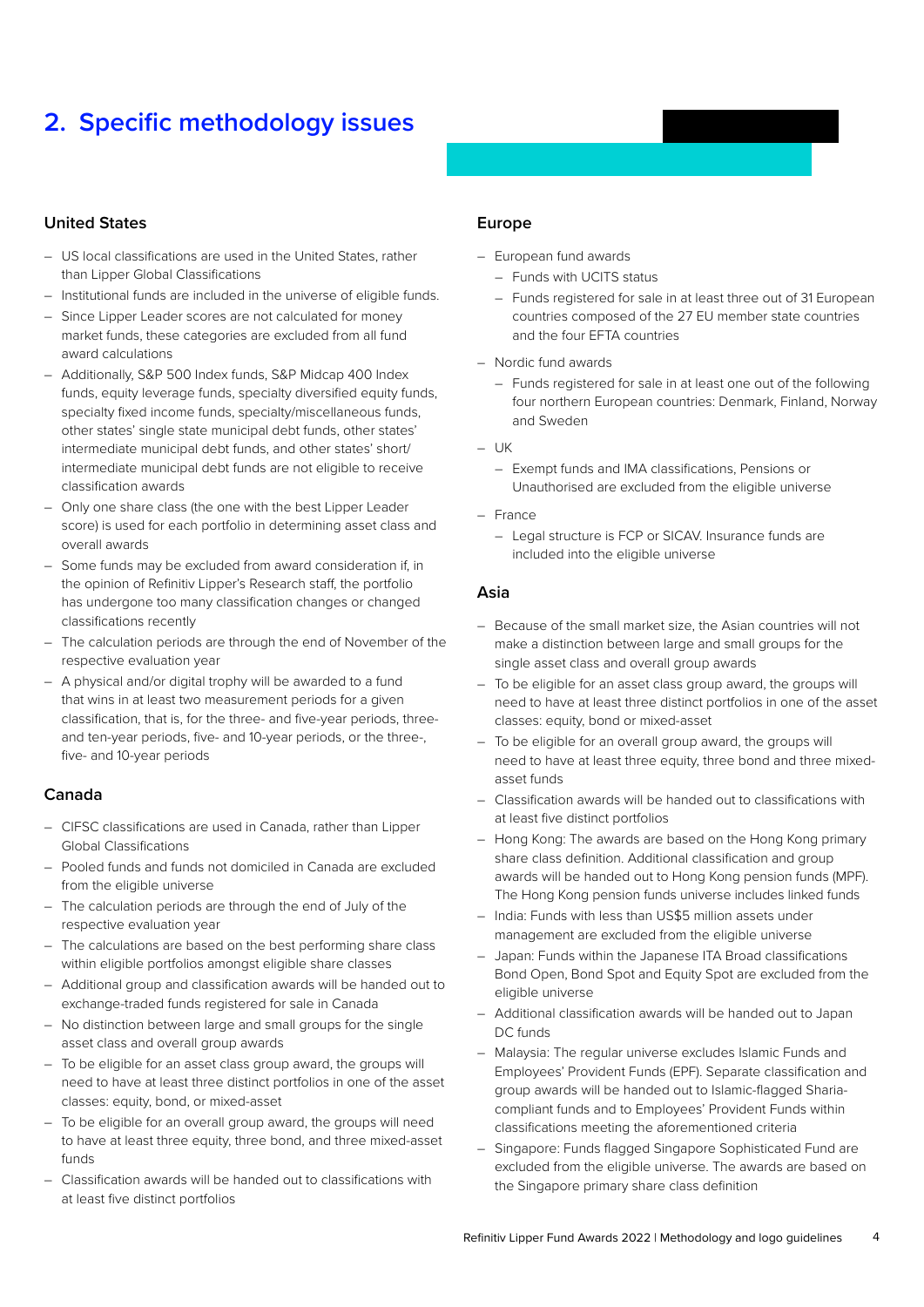- <span id="page-4-0"></span>– Taiwan: The awards are based on the Taiwan primary share class definition
- Japan, Japan DC Funds, Hong Kong Mutual Funds, Singapore, Taiwan: Classification awards will be handed out to classifications with at least 10 distinct portfolios. Fund groups with at least five equity, five bond or three mixed-asset portfolios in the respective asset classes are eligible for a group award. To be eligible for an overall group award, the groups will need to have at least five equity, five bond and three mixed-asset funds

### **Arabian Markets and Saudi Arabia**

- Because of the small market size, the Arabian Markets region will not make a distinction between large and small groups for the single asset class and overall group awards
- To be eligible for an asset class group award, the groups will need to have at least three distinct portfolios in one of the asset classes: equity, bond or mixed-asset
- To be eligible for an overall group award, the groups will need to have at least three equity, three bond and three mixedasset funds
- Classification awards will be handed out to classifications with at least five distinct portfolios
- Funds registered for sale in at least one of the following Arabian market countries: Bahrain, Egypt, Jordan, Kuwait, Lebanon, Morocco, Oman, Qatar, Saudi Arabia, Tunisia, United Arab Emirates
- Additional classification and group awards will be handed out to funds domiciled in at least one of the aforementioned countries within classifications and asset types meeting the aforementioned criteria
- The calculation periods are through the end of November of the respective evaluation year
- Saudi Arabia: Classification, asset type and overall group awards requirements are the same as for Arabian Markets region. Funds registered for sale in Saudi Arabia. The calculation periods are through to the end of June of the respective evaluation year

### **Global Islamic**

- All Islamic-flagged Sharia-compliant mutual funds globally within Lipper Global Classifications with at least five distinct mutual funds over the respective time frame
- Calculation currency is the U.S. dollar
- No distinction between large and small groups for the single asset class and overall group awards
- To be eligible for an asset class group award, the groups will need to have at least three distinct portfolios in one of the asset classes: equity, bond or mixed-asset
- To be eligible for an overall group award, the groups will need to have at least three equity, three bond and three mixedasset funds
- The calculation periods are through the end of November of the respective evaluation year

# **3. Logo guidelines**

The essence of the Refinitiv Lipper Fund Awards is to reward consistent out-performance of individual funds and of fund companies. Winning funds have demonstrated consistently strong risk-adjusted returns compared with peers.

One of the benefits of being awarded a Refinitiv Lipper Fund Award is the ability to license the logo for use in advertising and marketing materials. This logo allows the winner to highlight its unique strengths and help distinguish the company or the individual funds from the competition.

Please see [lipperfundawards.com/License-Marketing](https://www.lipperfundawards.com/License-Marketing) for more details.